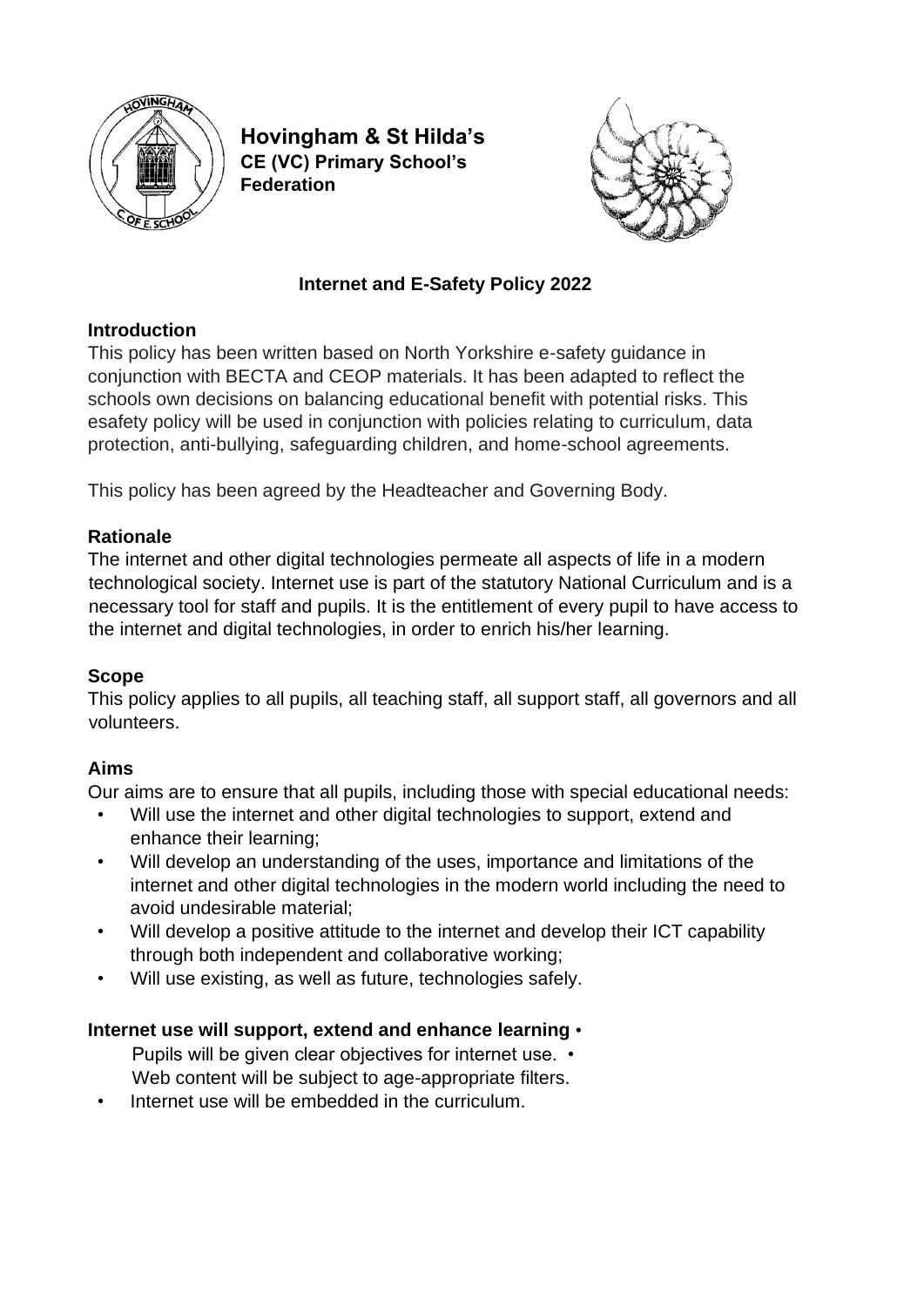#### **Pupils will develop an understanding of the uses, importance and limitations of the internet**

- Pupils will be taught how to use the internet effectively for research purposes.
- Pupils will be taught to evaluate information on the internet.
- Pupils will be taught how to report inappropriate web content.

## **Pupils will develop a positive attitude to the internet and develop their ICT capability through both independent and collaborative working.**

- Pupils will use the internet to enhance their learning experience.
- Pupils have opportunities to engage in independent and collaborative learning using the internet and other digital technologies.

# **Pupils will use existing technologies safely**

• Pupils will be taught about e-safety.

# **Data Protection**

• There is a separate Data Protection policy.

### **E-mail**

- Pupils and staff will only use approved e-mail accounts when using the school network.
- Pupils will tell a member of staff if they receive inappropriate e-mail communications.
- Pupils will only use e-mail for approved activities.

## **Internet Access and Learning Platform (if and when adopted)**

- Staff will read and sign the e-safety and acceptable use policies before using any school ICT resource.
- Parents will read and sign an internet access consent form and Acceptable Use Policy before their children are given access to internet resources (including the Learning Platform, if and when adopted).
- Pupils' internet access during school hours will be supervised by a member of staff.

# **Mobile Phones and other handheld technology**

• Pupils are not permitted to have mobile phones or other personal handheld technology in school. Such items can be confiscated by school staff if they have reason to think that they are being used to compromise the wellbeing and safety of others (*Education and Inspections Act 2006, Sections 90, 91 and 94)*.

# **School Website and Published Content**

- There is a separate website policy.
- All staff who edit website content must read and sign this policy.

# **Systems Security**

• ICT systems security will be regularly reviewed with support from Schools ICT and our independent ICT Consultant.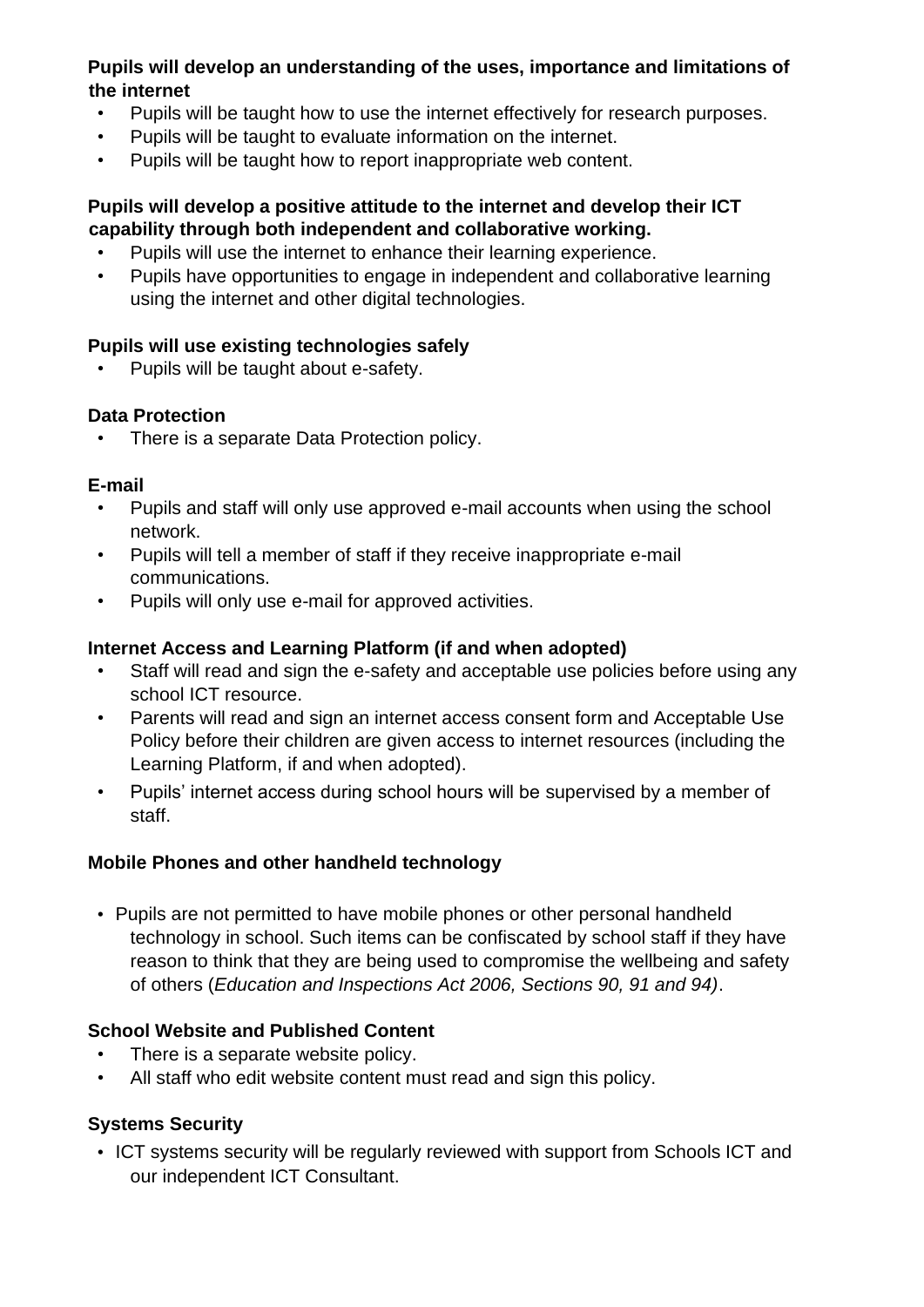## **Web Filtering**

- The school will work with Schools ICT to ensure that appropriate filtering is in place.
- Pupils will report any inappropriate content accessed to the e-safety co-ordinator.

### **Communication of the e-safety policy to pupils**

- Pupils will read (or be read) and sign the age-appropriate Internet Acceptable Use Policy before using these resources.
	- E-safety rules will be posted in each room where a computer is used.
- Pupils will be informed that internet use will be monitored.

### **Communication of the e-safety policy to staff**

- The e-safety and acceptable use policies will be given to all new members of staff as part of the staff handbook.
- The e-safety and acceptable use policies will be discussed with, and signed by, all staff at least annually.
- Staff will be informed that internet and Learning Platform (if and when adopted) use will be monitored.

### **Communication of the e-safety policy to parents/carers**

- The acceptable use policies will be available in the school prospectus and on the school website.
- The Learning Platform (if and when adopted) will include a list of e-safety resources and information for parents to access.
- Parents will be asked to sign a home-school agreement when their children join the school. This will include acceptable use policies relating to the internet and other digital technologies.
- The school will communicate and publicise e-safety issues to parents through the school newsletter and website.

#### **e-safety Complaints**

- Instances of pupil internet misuse should be reported to, and will be dealt with by the e-safety co-ordinator.
- Instances of staff internet misuse should be reported to, and will be dealt with by the headteacher.
- Pupils and parents will be informed of the consequences of internet misuse.

# **Whole-School Responsibilities for Internet Safety**

#### **Headteacher**

- Responsible for e-safety issues within the school but may delegate the day-today responsibility to a Senior Leader as the e-safety co-ordinator.
- Ensure that the e-safety co-ordinator is given appropriate time, support and authority to carry out their duties effectively.
- Ensure that developments at Local Authority level are communicated to the esafety co-ordinator.

•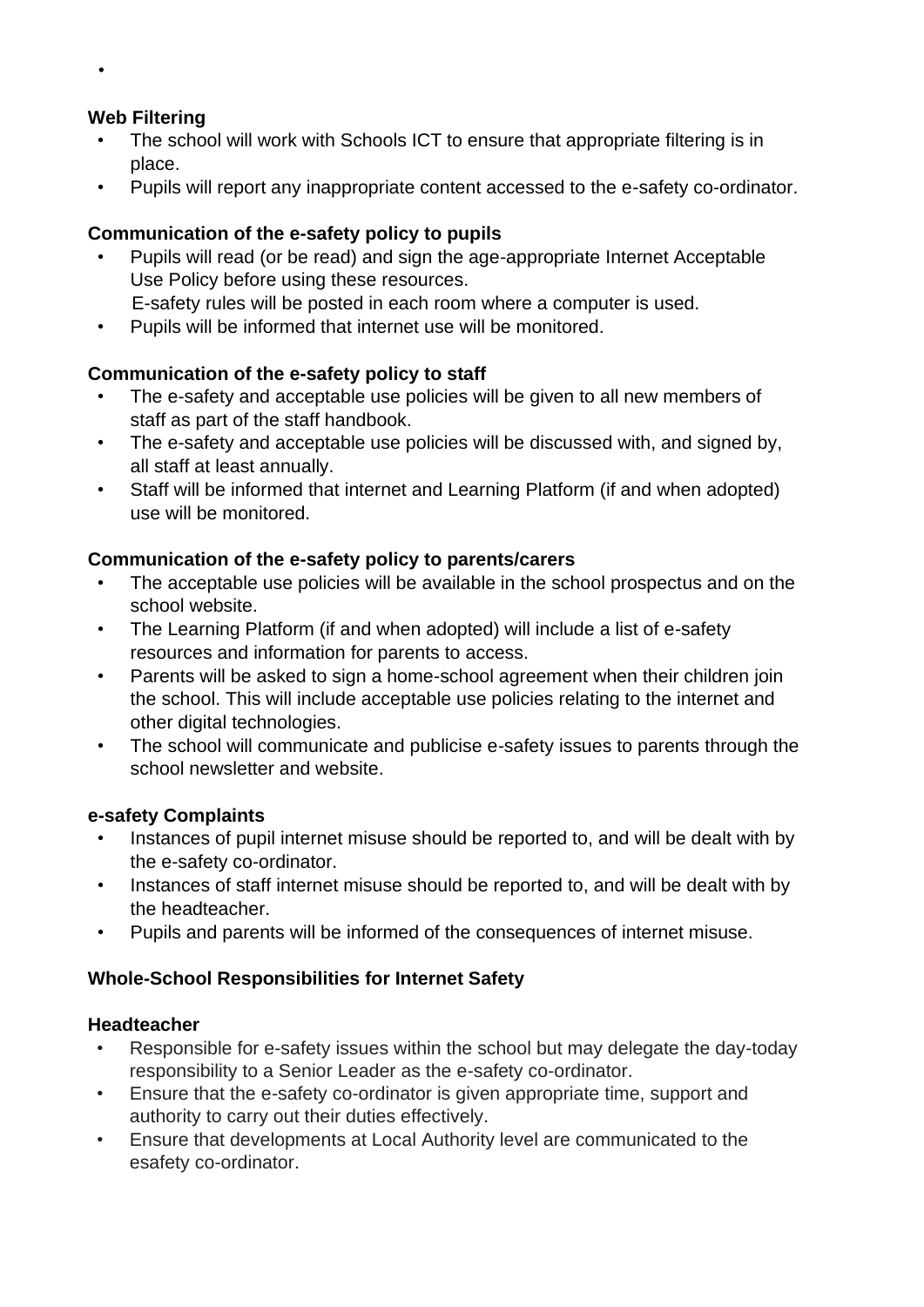- Ensure that the Governing Body is informed of e-safety issues and policies.
- Ensure that appropriate funding is allocated to support e-safety activities throughout the school.

#### **e-safety co-ordinator (ideally as part of a wider child protection role)**

- Primary responsibility: establish and maintain a safe ICT learning environment (under the direction of Senior Management).
- Establish and maintain a school-wide e-safety programme.
- Work with staff team to develop, and review, e-safety policies and procedures.
- Respond to e-safety policy breaches in an appropriate and consistent manner in line with protocols set out in policies, and maintain an incident log.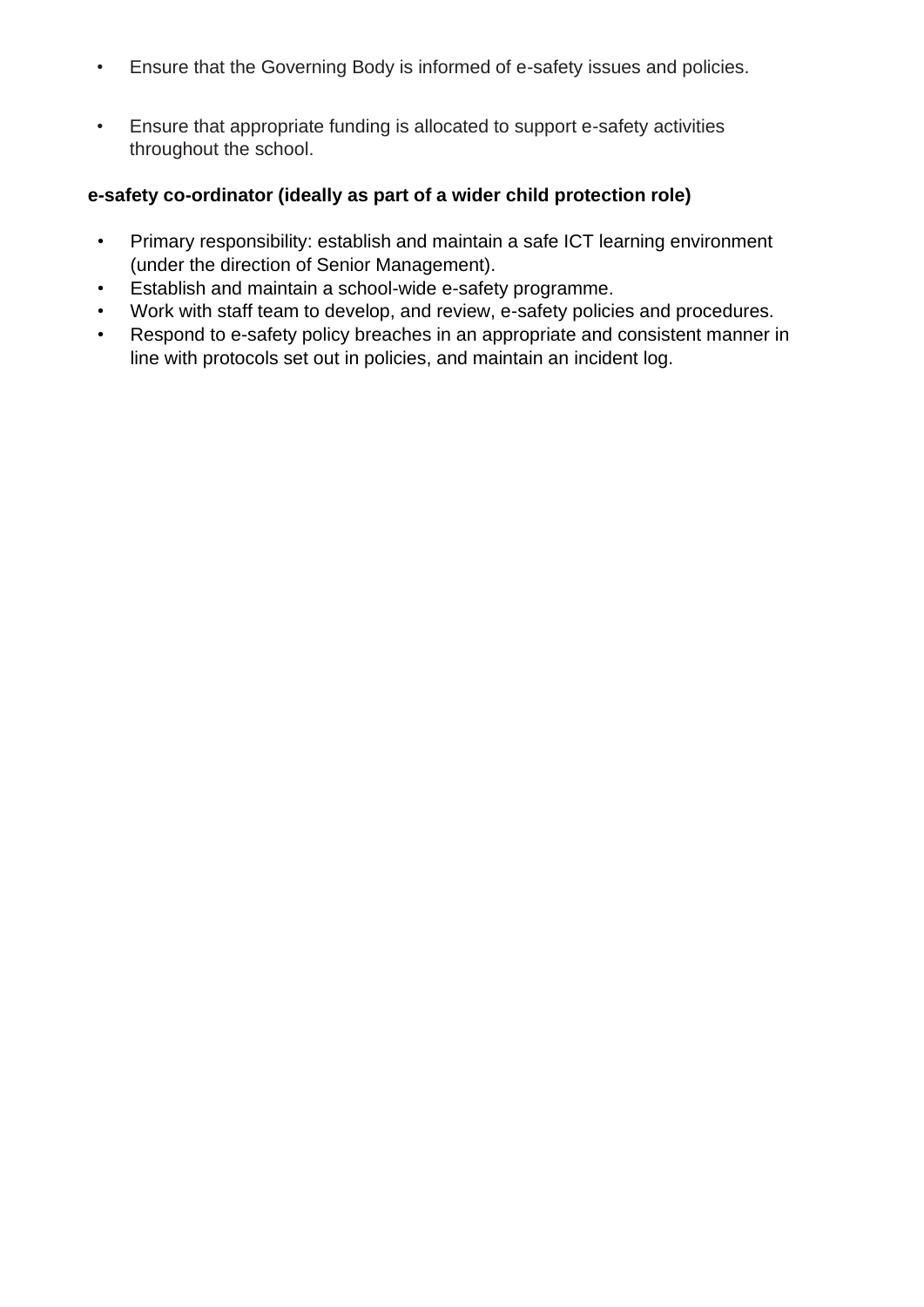Establish and maintain a staff professional development programme relating to esafety.

- Develop a parental awareness programme.
- Develop an understanding of relevant legislation.

#### **Governing Body**

•

- Appoint an e-Governor who will have specific responsibility for ICT and who will ensure that e-safety is included as part of the regular review of child protection and health and safety policies.
- Support the headteacher and/or designated e-safety co-ordinator in establishing and implementing policies, systems and procedures for ensuring a safe ICT learning environment.
- Ensure that appropriate funding is authorised for e-safety solutions, training and other activities as recommended by the headteacher and/or designated e-safety co-ordinator (as part of the wider remit of the Governing Body with regards to school budgets).
- Promote e-safety to parents and provide updates on e-safety policies

### **Network Manager/Technical Staff**

- Provide a technical infrastructure to support e-safety practices.
- Ensure that appropriate processes and procedures are in place for responding to the discovery of illegal materials, or suspicion that such materials are, on the school's network.
- Ensure that appropriate processes and procedures are in place for responding to the discovery of inappropriate but legal materials on the school's network.
- Develop an understanding of relevant legislation.
- Report network breaches of acceptable use of ICT facilities to the Headteacher and/or the e-safety co-ordinator.
- Maintain a professional level of conduct in their personal use of technology, both within and outside school.
- Take responsibility for their professional development in this area.

# **Teaching and Support Staff**

•

- Contribute to the development of e-safety policies.
- Adhere to acceptable use policies.
- Take responsibility for the security of data.
- Develop an awareness of e-safety issues, and how they relate to pupils in their care.
- Model good practice in using new and emerging technologies.
- Embed e-safety education in curriculum delivery.
- Know when and how to escalate e-safety issues.
- Maintain a professional level of conduct in their personal use of technology, both within and outside school.
- Take responsibility for their professional development in this area.